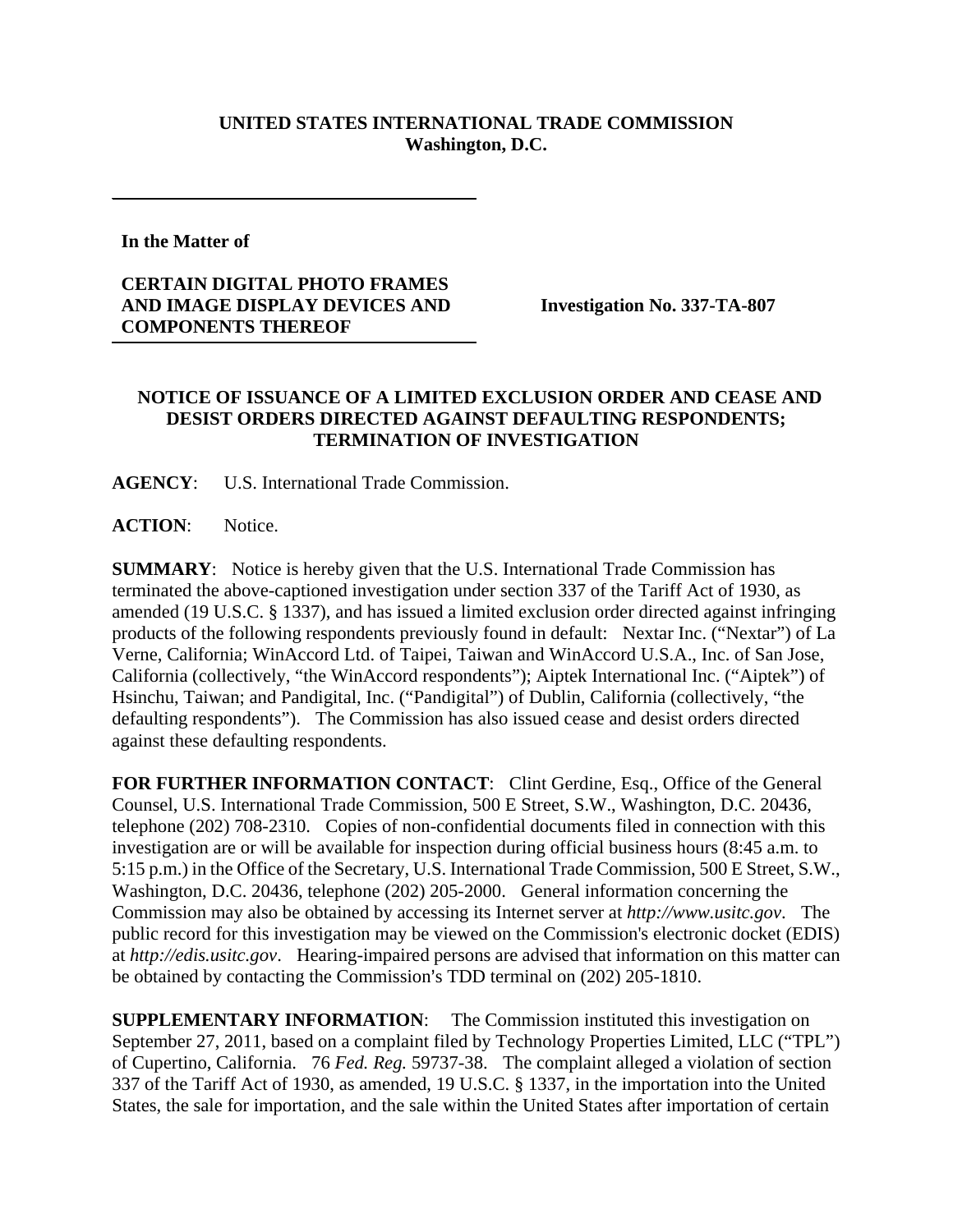digital photo frames and image display devices and components thereof by reason of infringement of certain claims of U.S. Patent Nos. 6,976,623 ("the '623 patent"); 7,162,549; 7,295,443; and 7,522,424. The complaint further alleged the existence of a domestic industry. The Commission's notice of investigation named twenty respondents including Nextar; the WinAccord respondents; Aiptek; Pandigital; Action Electronics Co., Ltd. ("Action") of Taoyuan County, Taiwan; Aluratek, Inc. ("Aluratek") of Tustin, California; Audiovox Corporation ("Audiovox") of Happauge, New York; CEIVA Logic, Inc. ("CEIVA") of Burbank, California; Circus World Displays Ltd. ("Circus") of Niagra Falls, Canada; Coby Electronics Corporation ("Coby") of Lake Success, New York; Curtis International, Ltd. ("Curtis") of Ontario, Canada; Digital Spectrum Solutions, Inc. ("Digital Spectrum") of Irvine, California; Eastman Kodak Company ("Eastman Kodak") of Rochester, New York; Mustek Systems, Inc. ("Mustek") of Hsinchu Taiwan; Royal Consumer Information Products, Inc. ("Royal Consumer") of Somerset, New Jersey and Sony Corporation of Tokyo, Japan; Sony Corporation of America of New York, New York (collectively, "the Sony respondents"); Transcend Information, Inc. ("Transcend") of Taipei, Taiwan; and Viewsonic Corporation ("Viewsonic") of Walnut, California. The complaint and notice of investigation were served on all respondents. *See* Notice of Investigation, Certificate of Service (Sept. 22, 2011) (EDIS Document 459720). No Commission investigative attorney participated in the investigation.

 On November 10 and 30, 2011, respectively, the Commission determined not to review initial determinations ("IDs") issued by the presiding administrative law judge ("ALJ") terminating the investigation as to Coby and Aluratek based on settlement agreements. On December 21, 2011, the Commission determined not to review an ID terminating the investigation as to Circus based on a settlement agreement. On January 25, 2012, the Commission determined not to review an ID terminating the investigation as to Curtis based on a settlement agreement. On February 10 and 23, 2012, respectively, the Commission determined not to review IDs terminating the investigation as to Royal Consumer and Viewsonic based on settlement agreements. On March 16, 2012, the Commission determined not to review an ID terminating the investigation as to CEIVA based on a settlement agreement. On April 11, 2012, the Commission determined not to review IDs terminating the investigation as to Eastman Kodak and Mustek, respectively, based on consent order stipulations. On May 24, 2012, the Commission determined not to review an ID terminating the investigation as to Audiovox based on a settlement agreement. Also, on May 24 and 29, 2012, respectively, the Commission determined not to review IDs terminating the investigation as to the '623 patent with respect to Pandigital, and terminating Digital Spectrum, based on consent order stipulations. On June 20, 2012, the Commission determined not to review an ID terminating the investigation as to Action based on a consent order stipulation. On July 26, 2012, the Commission determined not to review an ID terminating the investigation as to Transcend based on a consent order stipulation. On October 3, 2012, the Commission determined not to review an ID terminating the investigation as to the Sony respondents based on a consent order stipulation.

On December 6 and 22, 2011, respectively, the ALJ issued IDs finding Nextar, the WinAccord respondents, and Aiptek in default, pursuant to 19 C.F.R. § 210.16, because these respondents did not respond to the complaint and notice of investigation, or to Order Nos. 13 and/or 15 to show cause why it should not be found in default. On January 3 and 9, 2012,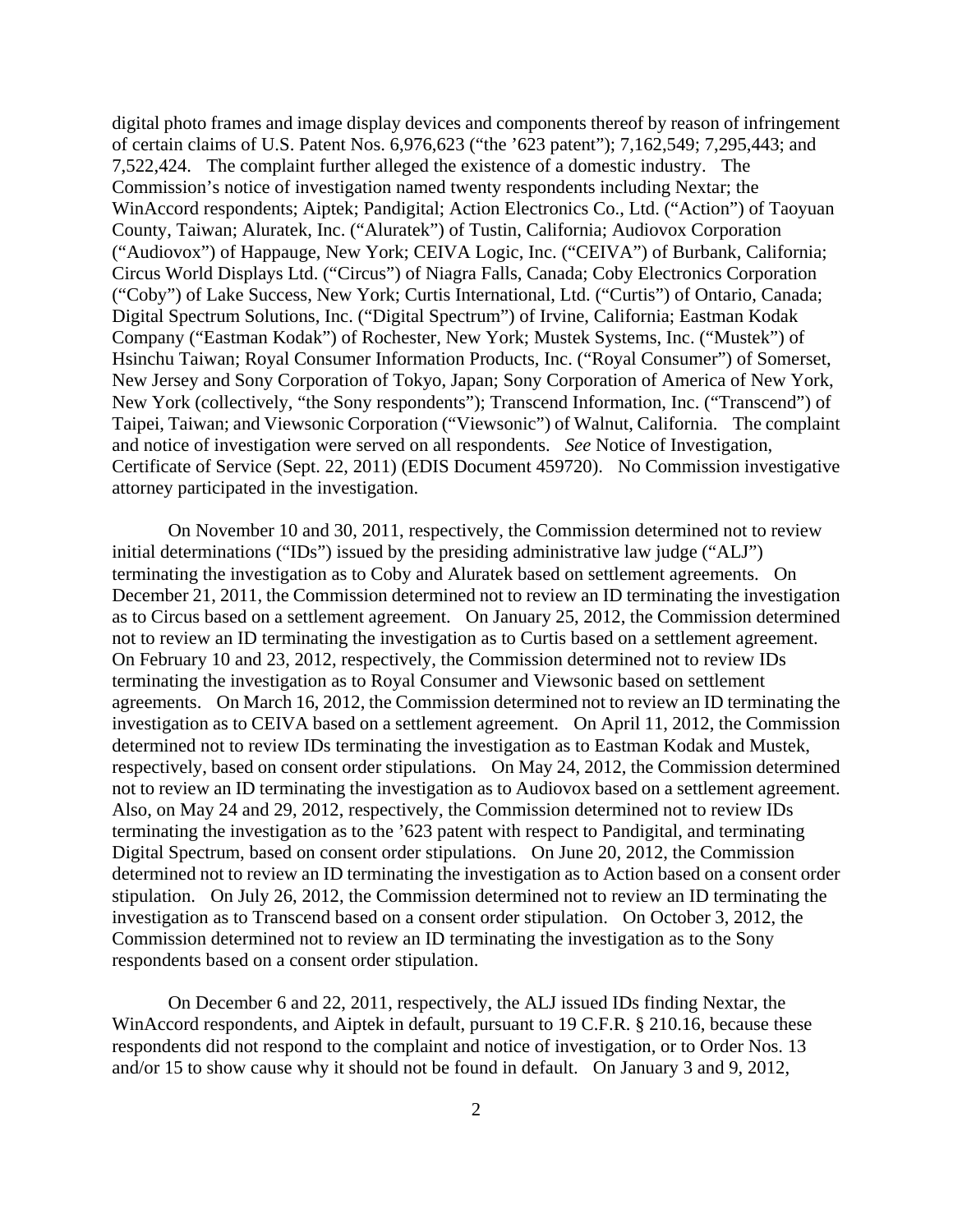respectively, the Commission determined not to review the IDs finding Nextar, the WinAccord respondents, and Aiptek in default. The Commission found that the statutory requirements of section  $337(g)(1)(A)$ -(E) (19 U.S.C. § 1337(g)(1)(A)-(E)) were met with respect to Aiptek, Nextar, and the WinAccord respondents. Accordingly, pursuant to section 337(g)(1) (19 U.S.C. §  $1337(g)(1)$ ) and Commission rule  $210.16(c)$  (19 C.F.R. § 210.16(c)), the Commission presumed the facts alleged in the complaint to be true.

 On March 8, 2012, complainant TPL filed a declaration requesting immediate relief against defaulting respondent Aiptek under Commission rule 210.16(c)(1), 19 C.F.R. §  $210.16(c)(1)$ , which it later withdrew.

On October 9, 2012, the ALJ issued Order No. 47, directing Pandigital to show cause why it should not be found in default and in violation of section 337 pursuant to 19 C.F.R. § 210.17 because it did not file a pre-hearing statement and brief as required by the ALJ's Procedural Schedule. As of November 7, 2012, Pandigital had not responded to Order No. 47 and the ALJ issued an ID finding Pandigital in default and in violation of section 337. He also extended the target date in this investigation to March 7, 2013.

On December 7, 2012, the Commission determined not to review the ID finding Pandigital in default and in violation of section 337. The Commission also requested public briefing on remedy, the public interest, and bonding with respect to Pandigital, Aiptek, Nextar, and the WinAccord respondents and requested that TPL address certain issues related to remedy and bonding. 77 *Fed. Reg.* 74220-21 (Dec. 13, 2012). On December 21, 2012, TPL submitted responsive briefing including a proposed limited exclusion order directed to the covered products of Pandigital, Aiptek, Nextar, and the WinAccord respondents and cease and desist orders directed to each of the defaulting respondents.

The Commission has determined that the appropriate form of relief includes a limited exclusion order prohibiting: (1) the unlicensed entry of digital photo frames and image display devices and components thereof that infringe one or more of claims 9, 11-12, and 14 of the '443 patent, claims 25-26 and 28-29 of the '424 patent, or claims 1, 7, 11, 17, 19, and 21 of the '549 patent, which are manufactured abroad by or on behalf of, or are imported by or on behalf of, Pandigital or one of the WinAccord respondents, or any of their affiliated companies, parents, subsidiaries, licensees, contractors, or other related business entities, or their successors or assigns; (2) the unlicensed entry of digital photo frames and image display devices and components thereof that infringe one or more of claims 9 and 14 of the '443 patent or claims 25-26 and 28-29 of the '424 patent, which are manufactured abroad by or on behalf of, or are imported by or on behalf of, Nextar or any of its affiliated companies, parents, subsidiaries, licensees, contractors, or other related business entities, or its successors or assigns; and (3) the unlicensed entry of digital photo frames and image display devices and components thereof that infringe one or more of claims 9 and 11-12 of the '443 patent or claims 25-26 and 28-29 of the '424 patent, which are manufactured abroad by or on behalf of, or are imported by or on behalf of, Aiptek or any of its affiliated companies, parents, subsidiaries, licensees, contractors, or other related business entities, or its successors or assigns. Appropriate relief also includes cease and desist orders prohibiting: (1) Pandigital or either of the WinAccord respondents from conducting any of the following activities